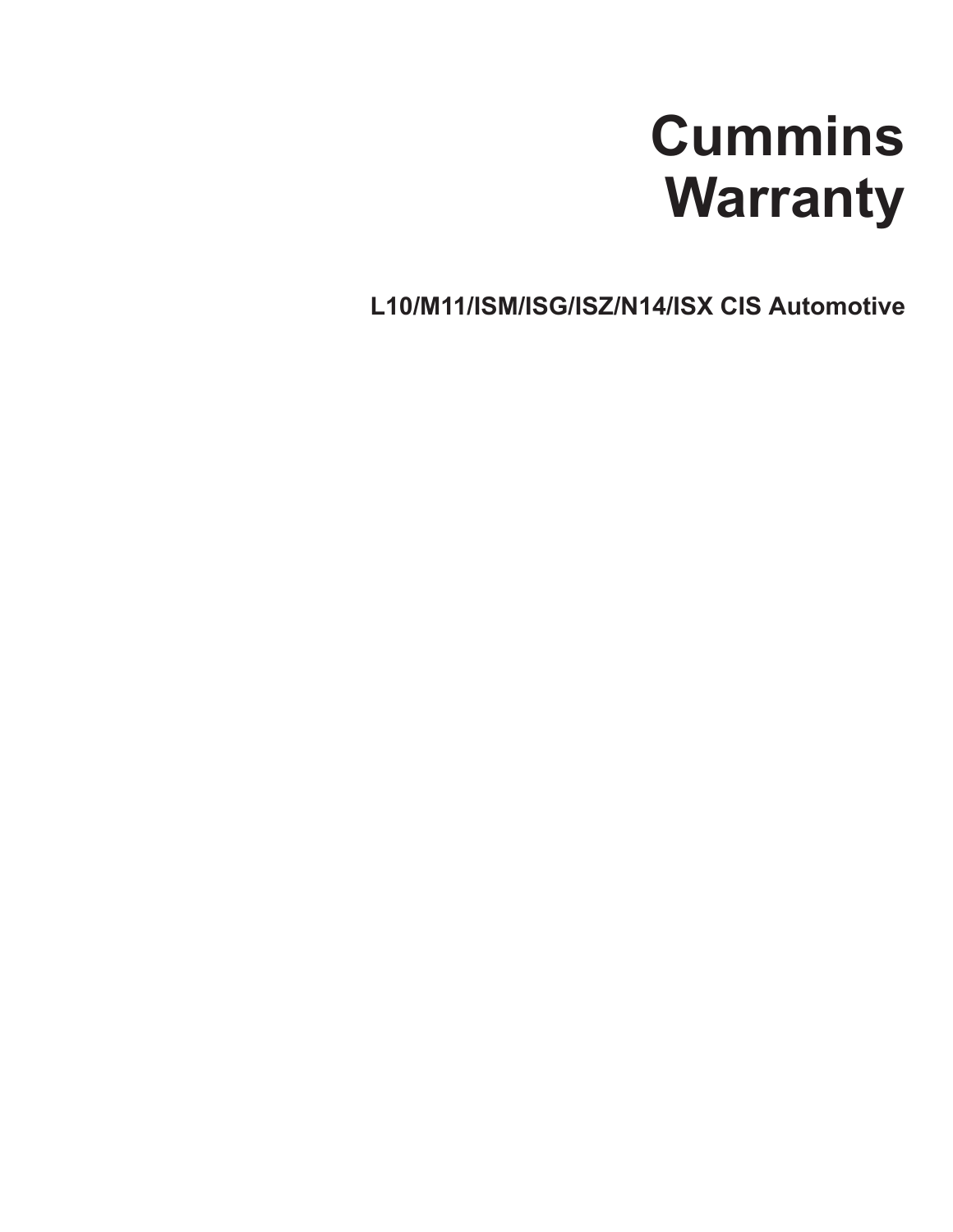### **Coverage Products Warranted**

This Warranty applies to new L10, M11, ISM, ISG, ISZ, N14 and ISX Engines sold by Cummins and delivered to the first user on or after September 1, 2016, that are used in automotive on-highway applications in the Commonwealth of Independent States (CIS)\*.

#### **Base Engine Warranty**

The Base Engine Warranty covers any failures of the Engine which result, under normal use and service, from a defect in material or factory workmanship (Warrantable Failure). This Coverage begins with the sale of the Engine by Cummins and ends two years or 93,205 miles (150,000 kilometers) or 3,728 hours of operation, whichever occurs first, after the date of delivery of the Engine to the first user.

**These Warranties are made to all Owners in the chain of distribution and Coverage continues to all subsequent Owners until the end of the periods of Coverage.**

#### **Cummins Responsibilities During The Base Engine Warranty**

Cummins will pay reasonable costs for towing a vehicle disabled by a Warrantable Failure to the nearest authorized repair location. In lieu of the towing expense, Cummins will pay reasonable costs for mechanics to travel to and from the location of the vehicle, including meals, mileage and lodging, when the repair is performed at the site of the failure.

#### **During The Base Engine Warranty**

Cummins will pay for all parts and labor needed to repair the damage to the Engine resulting from a Warrantable Failure.

Cummins will pay for the lubricating oil, antifreeze, filter elements, belts, hoses and other maintenance items that are not reusable due to a Warrantable Failure.

Cummins will pay for reasonable labor costs for Engine removal and reinstallation when necessary to repair a Warrantable Failure.

## **Owner Responsibilities**

Owner is responsible for the operation and maintenance of the Engine as specified in the applicable Cummins Operations and Maintenance Manual. Owner is also responsible for providing proof that all recommended maintenance has been performed.

Before the expiration of this Coverage, Owner must notify a Cummins distributor, authorized dealer or other repair location approved by Cummins of any Warrantable Failure and make the Engine available for repair by such facility. Except for Engines disabled by a Warrantable Failure during the Base Engine Warranty period, Owner must also deliver the Engine to the repair facility. Service locations are listed on the Cummins Worldwide Service Locator at cummins.com.

Owner is responsible for the cost of lubricating oil, antifreeze, filter elements and other maintenance items provided during Warrantable repairs unless such items are not reusable due to the Warrantable Failure.

Owner is responsible for communication expenses, meals, lodging and similar costs incurred as a result of a Warrantable Failure.

Owner is responsible for non-Engine repairs, "downtime" expenses, cargo damage, fines, all applicable taxes, all business costs and other losses resulting from a Warrantable Failure.

## **Limitations**

Engines with an emissions certification listed below must be operated using only diesel fuel having no more than the corresponding maximum sulfur content. Failure to use the specified fuel as listed in the Cummins Fuel Bulletin #3379001 Table 1 (Cummins Inc. Required Diesel Fuel Specifications) can damage the Engine and aftertreatment system within a short period of time. This damage could cause the Engine to become inoperable and failures attributable to the use of incorrect fuels will be denied Warranty Coverage. Fuel specifications also need to comply with local fuel regulations (EN590 for Europe and ASTM D975 for North America) for Warranty eligibility.

## **Maximum sulfur levels by emissions certification level as listed on the Engine's dataplate are:**

| max. 15 parts per million |
|---------------------------|
|                           |
| max. 15 parts per million |
| max. 15 parts per million |
| max. 15 parts per million |
| max. 10 parts per million |
| max. 50 parts per million |
| max. 10 parts per million |
|                           |

Cummins is not responsible for failures or damage resulting from what Cummins determines to be abuse or neglect, including, but not limited to: operation without adequate coolants or lubricants; overfueling; overspeeding; lack of maintenance of lubricating, cooling or intake systems; improper storage, starting, warm-up, run-in or shutdown practices; unauthorized modifications of the Engine. Cummins is also not responsible for failures caused by incorrect oil or fuel or by water, diesel exhaust fluid, catalytic reagent, dirt or other contaminants in the fuel, oil, diesel exhaust fluid, catalytic reagent or intake air system.

Failures resulting in excessive oil consumption are not covered beyond the Base Engine Warranty. Before a claim for excessive oil consumption will be considered,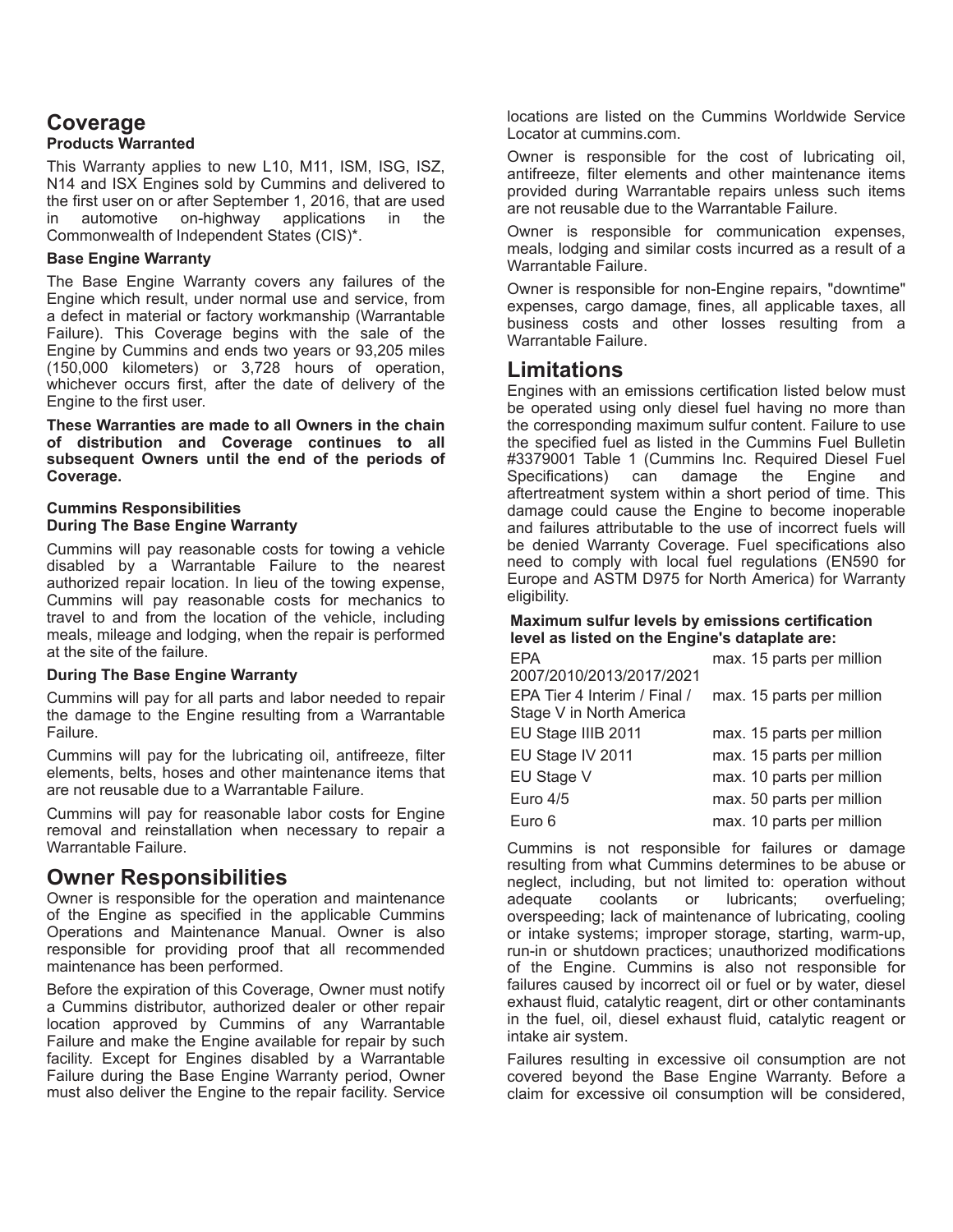Owner must submit adequate documentation to show that consumption exceeds Cummins published standards.

Failures of belts and hoses supplied by Cummins are not covered beyond the first year after the date of delivery of the Engine to the first user or the duration of the Warranty, whichever occurs first.

Parts used to repair a Warrantable Failure may be new Cummins parts, Cummins approved rebuilt parts or repaired parts. Cummins is not responsible for failures resulting from the use of parts not approved by Cummins.

A new Cummins or Cummins approved rebuilt part used to repair a Warrantable Failure assumes the identity of the part it replaced and is entitled to the remaining Coverage hereunder.

Cummins Inc. reserves the right to interrogate Electronic Control Module (ECM) data for purposes of failure analysis.

**CUMMINS DOES NOT COVER WEAR OR WEAROUT OF COVERED PARTS.**

**CUMMINS IS NOT RESPONSIBLE FOR INCIDENTAL OR CONSEQUENTIAL DAMAGES.**

**THIS WARRANTY AND THE EMISSION WARRANTY SET FORTH HEREINAFTER ARE THE SOLE WARRANTIES MADE BY CUMMINS IN REGARD TO THESE ENGINES. CUMMINS MAKES NO OTHER WARRANTIES, EXPRESS OR IMPLIED, OR OF MERCHANTABILITY OR FITNESS FOR A PARTICULAR PURPOSE.**

This Warranty gives you specific legal rights, and you may also have other rights which vary from country to country.

In the case of consumer sales, in some countries the Owner has statutory rights, which cannot be affected or limited by the terms of this Warranty.

Nothing in this Warranty excludes or restricts any contractual rights the Owner may have against third parties.

\* CIS includes Azerbaijan, Armenia, Belarus, Kazakhstan, Kyrgyzstan, Moldova, Russia, Tajikistan, Turkmenistan, Uzbekistan and Ukraine. The **domicile of the vehicle** determines the Warranty program Coverage and the repair location's domicile determines the Warranty program administrative procedures.